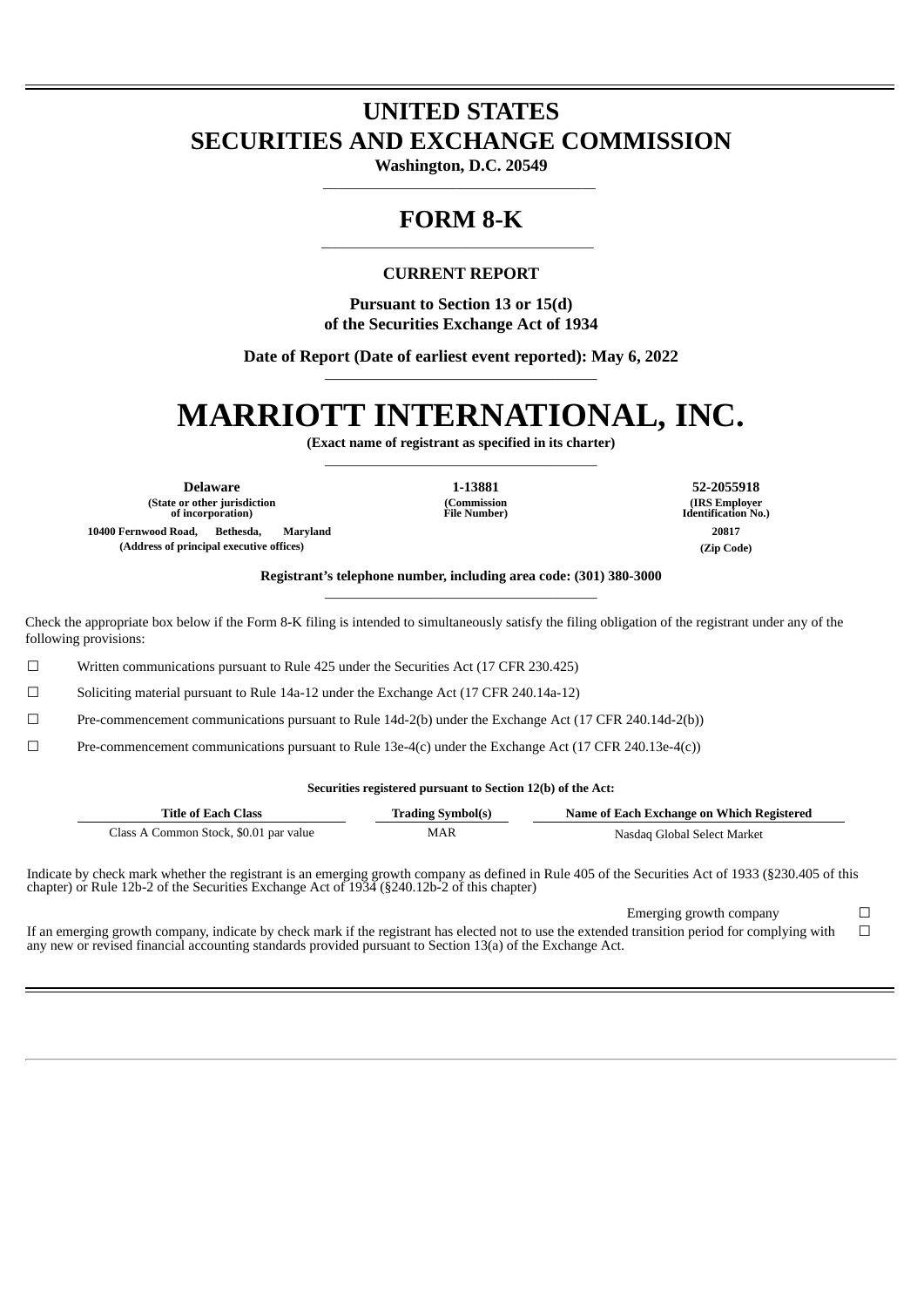#### **Item 5.07. Submission of Matters to a Vote of Security Holders.**

On May 6, 2022, Marriott International, Inc. ("Marriott") held its Annual Meeting of Stockholders. Marriott's stockholders voted on the items outlined in the 2022 Proxy Statement ("Proxy Statement"), filed with the Securities and Exchange Commission on March 22, 2022, as follows:

1. Marriott's stockholders elected 12 director nominees named in the Proxy Statement with the following votes:

| <b>NOMINEE</b>         | <b>FOR</b>    | <b>AGAINST</b> | <b>ABSTAIN</b> | <b>BROKER</b><br><b>NON-VOTES</b> |
|------------------------|---------------|----------------|----------------|-----------------------------------|
| Anthony G. Capuano     | 2,473,565,450 | 15,497,200     | 3,452,830      | 408,952,270                       |
| Isabella D. Goren      | 2,482,266,330 | 6,535,670      | 3,713,480      | 408,952,270                       |
| Deborah M. Harrison    | 2,393,749,590 | 95,165,160     | 3,600,730      | 408,952,270                       |
| Frederick A. Henderson | 2,412,424,830 | 75,249,940     | 4,840,710      | 408,952,270                       |
| Eric Hippeau           | 2,391,902,490 | 95,472,340     | 5,140,650      | 408,952,270                       |
| Debra L. Lee           | 2,423,174,680 | 65,396,890     | 3,943,910      | 408,952,270                       |
| Aylwin B. Lewis        | 2,446,374,380 | 41,201,790     | 4,939,310      | 408,952,270                       |
| David S. Marriott      | 2,375,647,050 | 111,505,210    | 5,363,220      | 408,952,270                       |
| Margaret M. McCarthy   | 2,469,155,350 | 19,587,090     | 3,773,040      | 408,952,270                       |
| George Muñoz           | 2,466,732,050 | 21,514,600     | 4,268,830      | 408,952,270                       |
| Horacio D. Rozanski    | 2,468,050,060 | 19,564,220     | 4,901,200      | 408,952,270                       |
| Susan C. Schwab        | 2,469,741,520 | 19,157,280     | 3,616,680      | 408,952,270                       |

2. Marriott's stockholders ratified the appointment of Ernst & Young LLP as Marriott's independent registered public accounting firm for fiscal year 2022 with the following votes:

| FOR           | <b>AGAINST</b> | <b>ABSTAIN</b> |
|---------------|----------------|----------------|
| 2,848,613,300 | 49,067,190     | 3,787,260      |

3. Marriott's stockholders approved the advisory resolution on the compensation of Marriott's named executive officers with the following votes:

| <b>FOR</b>    | <b>AGAINST</b> | ABSTAIN   | <b>BROKER</b><br><b>NON-VOTES</b> |
|---------------|----------------|-----------|-----------------------------------|
| 2,386,730,950 | 96,353,710     | 9,430,820 | 408,952,270                       |

4. Marriott's stockholders approved the Marriott International, Inc. Employee Stock Purchase Plan with the following votes:

| FOR           | <b>AGAINST</b> | ABSTAIN   | <b>BROKER</b><br><b>NON-VOTES</b> |
|---------------|----------------|-----------|-----------------------------------|
| 2,468,700,090 | 19,654,580     | 4,160,810 | 408,952,270                       |

5. Marriott's stockholders did not approve a stockholder resolution requesting that the Board of Directors prepare a report on the economic and social costs and risks created by Marriott's compensation and workforce practices with the following votes:

| <b>FOR</b>  | <b>AGAINST</b> | <b>ABSTAIN</b> | <b>BROKER</b><br><b>NON-VOTES</b> |
|-------------|----------------|----------------|-----------------------------------|
| 239,693,730 | 2,221,219,960  | 31,601,790     | 408,952,270                       |

6. The stockholder resolution regarding an independent board chair policy was withdrawn by the stockholder proponent prior to the Annual Meeting.